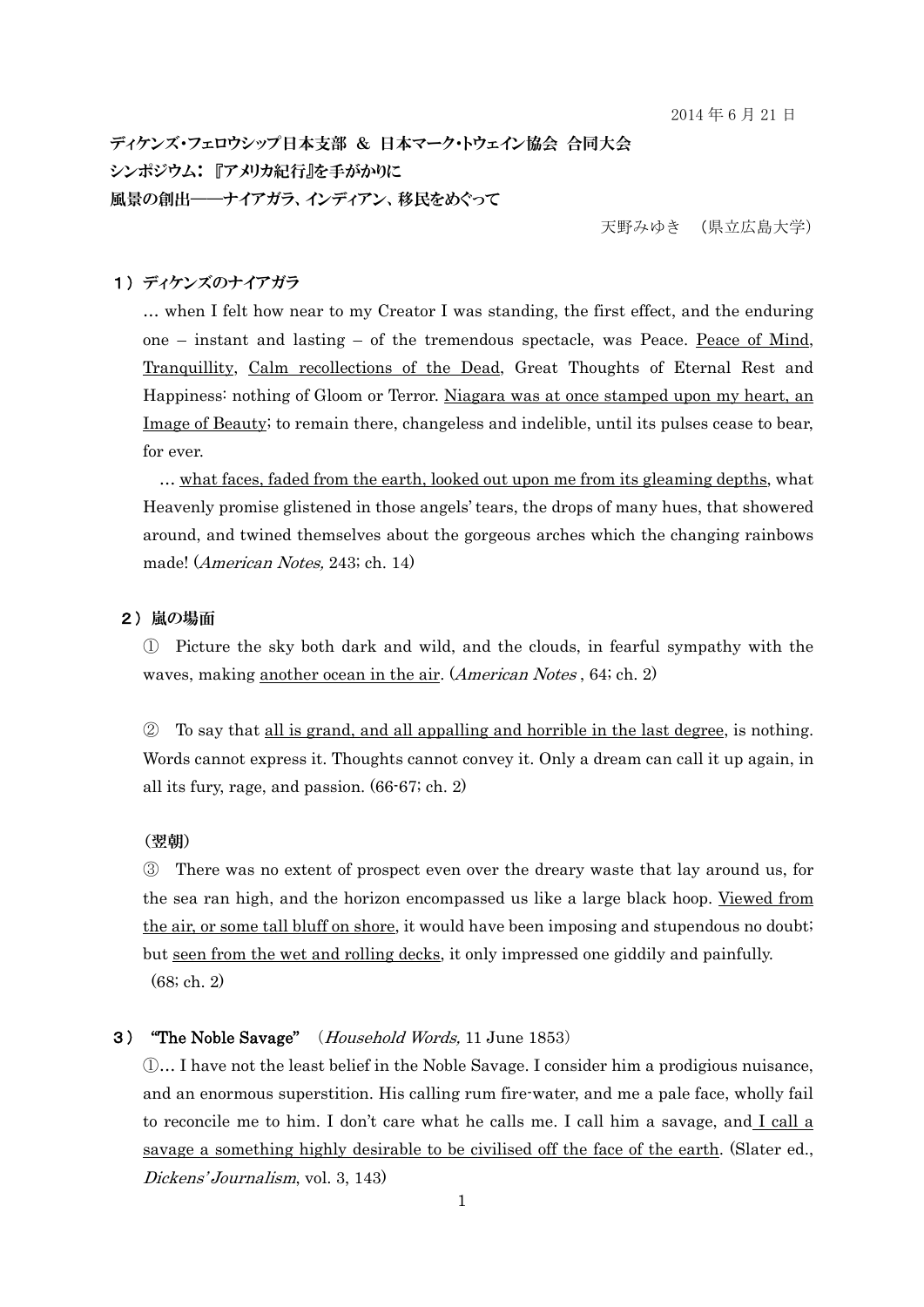② Yet it is extraordinary to observe how some people will talk about him, as they talk about the good old times; how they will regret his disappearance, in the course of this world's development, from such my personal civilisation that it conveys no idea to my mind beyond a general stamping, ramping, and raving, remarkable (as everything in savage life is) for its dire uniformity. (145-46)

③ Some of the noble savages in whom Mr Catlin was so strongly interested, and the diminution of whose numbers, by rum and small-pox, greatly affected him, had a custom not unlike this, though much more appalling and disgusting in its odious details. (147)

4) "The Medicine Men of Civilisation" (The Uncommercial Traveller in All The Year Round, 26 September 1863)

If we submit ourselves meekly to the Medicine Man and the Conjuror, and are not exalted by it, the savages may retort upon us that we act more unwisely than they, in other matters wherein we fail to imitate them. (Slater and Drew eds., Dickens' Journalism, vol. 4, 314)

5)トウェインのナイアガラ "A Day at Niagara" の二つのヴァージョン

① Buffalo Express of August 21 1869 "A Day at Niagara: Concerning the Falls" (Collected Tales)

 The Tamed Hackman. Signs and Symbols. The Noble Red Man.

② 1869

Charles Neider, ed., The Complete Short Stories of Mark Twain

- a) There is no actual harm in making Niagara a background whereon to display one's marvelous insignificance in a good strong light, but it requires a sort of super human self-complacency to enable one to do it.  $(21)$
- b) All was darkness. Such a mad storming, roaring, and bellowing of warring wind and water never crazed my ears before, I bent my head, and seemed to receive the Atlantic on my back. The world seemed going to destruction. I could not see anything, the flood poured down so savagely. (22)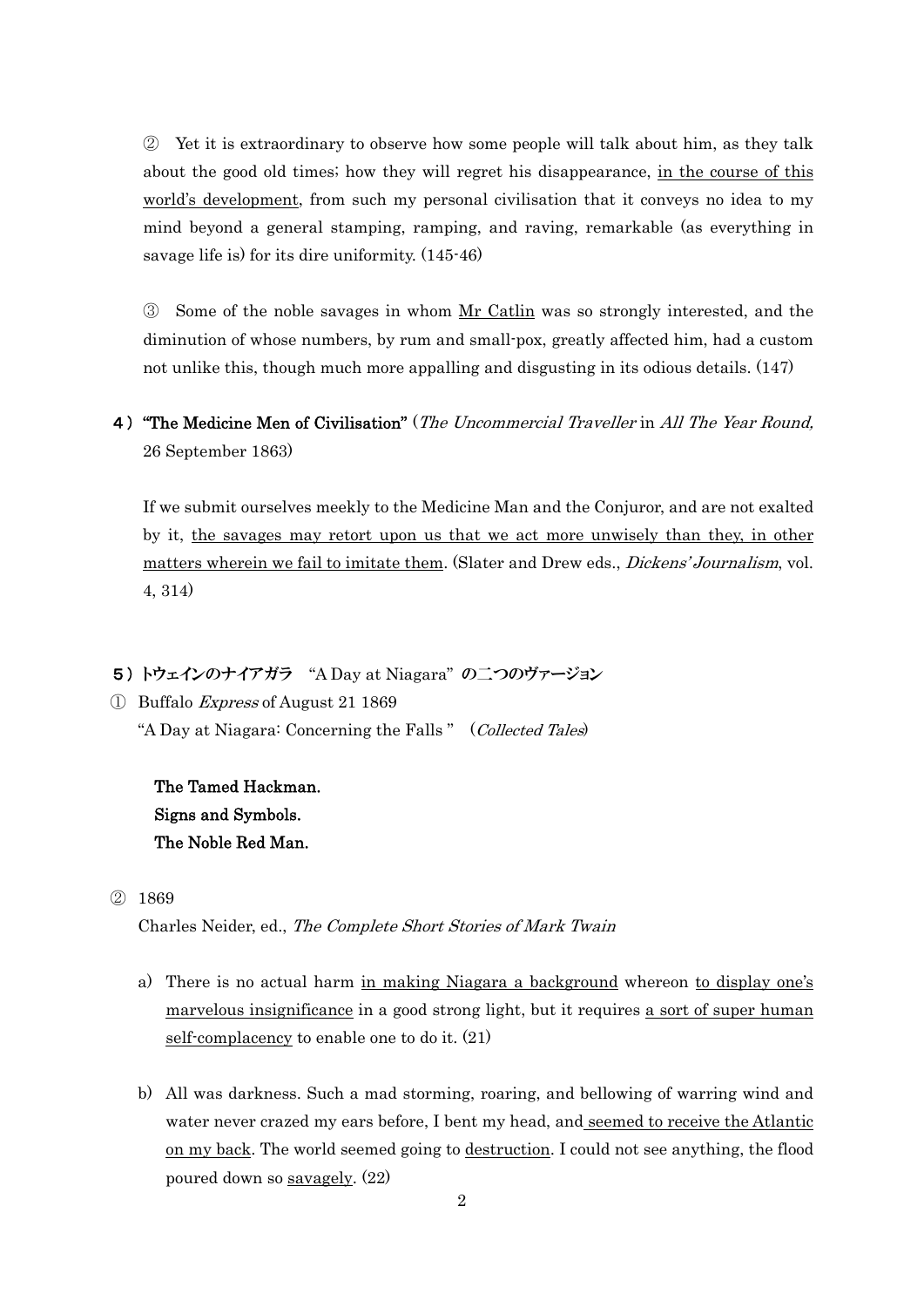- c) The noble Red Man has always been a friend and darling of mine. I love to read about him in tales and legends and romances. I love to read of his inspired sagacity, and his love of the wild free life of mountain and forest, and his general nobility of character, and his stately metaphorical manner of speech, and his chivalrous love for the dusky maiden, the picturesque pomp of his dress and accoutrement.  $(23)$
- d) I finally fell, and brought up in a world of white foam at the foot of the Fall, whose celled and bubbly masses towered up several inches above my head. Of course I got into the eddy. I sailed round and round in it forty-four times – chasing a chip and gaining on it – each round trip a half-mile – reaching for the same bush on the bank forty-four times, and just exactly missing it by a hair's breadth every time. (25)
- e) I am now lying in a very critical condition…. However, thus far he [the doctor] thinks only sixteen of my wounds are fatal. I don't mind the others.

Upon regaining my right mind, I said:

"It is an awful savage tribe of Indians that do the beadwork and moccasins for Niagara Falls, doctor. Where are they from?" "Limerick, my son." (26)

(I shall not be able to finish my remarks about Niagara Falls until I get better.)

# 6)The Innocents Abroad (1869)

They reminded me much of Indians, did these people. They had but little clothing, but such as they had was fanciful in character and fantastic in its arrangement. Any little absurd gewgaw or gimcrack they had they disposed in such a way as to make it attract attention most readily. They sat in silence, and with tireless patience watched our every motion with that vile, uncomplaining impoliteness which is so truly Indian, and which makes a white man so nervous and uncomfortable and savage that he wants to exterminate the whole tribe. (374-75; ch. 45)

# 7) Roughing It  $(1872)$

They [Goshoots] deserve pity, poor creatures; and they can have mine – at this distance. Nearer by, they never get anybody's. (634; ch. 19)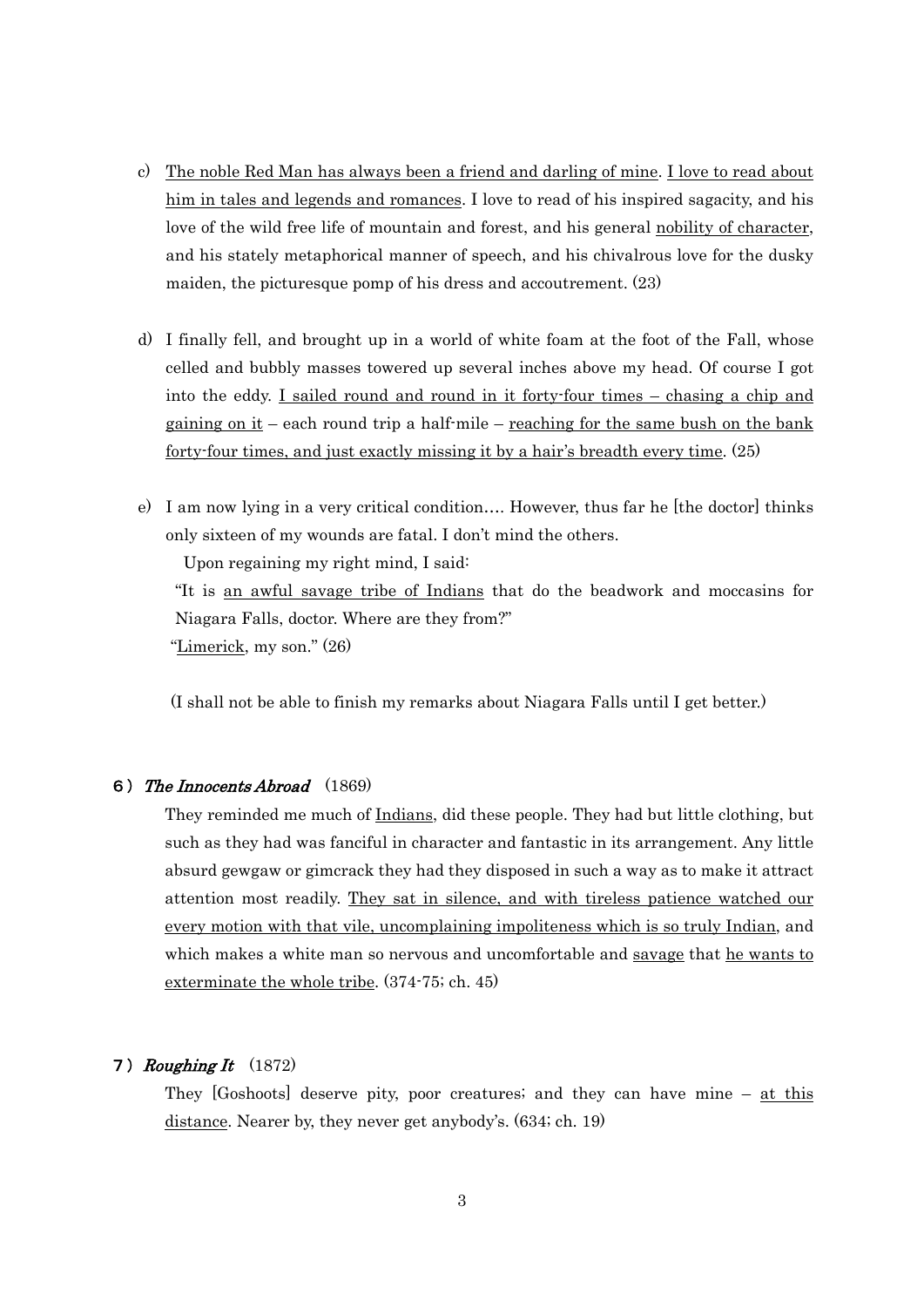### 8) Following the Equator (1897)

①… if he [the kindest-hearted white man] had any wisdom he would know that his own civilization is a hell to the savage – but he hasn't any, and has never had any; and for lack of it he shut up those poor natives in the unimaginable perdition of his civilization, committing his crime with the very best intentions, and saw those poor creatures waste away under his tortures…. (587; ch. 28)

② To such as believe that the quaint product called French civilization would be an improvement upon the civilization of New Guinea and the like, the snatching of Madagascar and the laying on of French civilization there will be fully justified…. Dear me, robbery by European nations of each other's territories has never been a sin, is not a sin to-day…. All the territorial possessions of all the political establishments in the earth – including America, of course – consist of pilferings from other people's wash. No tribe, howsoever insignificant, and no nation, howsoever mighty, occupies a foot of land that was not stolen. When the English, the French, and the Spaniards reached America, the Indian tribes had been raiding each other's territorial clothes-lines for ages, and every acre of ground in the continent had been stolen and re-stolen 500 times. The English, the French, and the Spaniards went to work and stole it all over again.... A crime persevered in a thousand centuries ceases to be a crime, and becomes a virtue. This is the law of custom, and custom supersedes all other forms of law. (828-29; ch. 63)

c.f. "[C]ustom familiarises one to anything." (Dickens, American Notes, 192; ch. 10)

#### 9)"The Dervish and the Offensive Stranger" (1902)

①

The Offensive Stranger: ... There is no such thing as a good deed –

The Dervish: O shameless blasphe –

The Offensive Stranger: And no such thing as an evil deed. There are good *impulses*, there are evil impulses, and that is all. Half of the results of a good intention are evil; half the results of an evil intention are good. No man can command the results, nor allot them.

The Dervish: And so –

The Offensive Stranger: And so you shall praise men for their good intentions, and not blame them for the evils resulting; you shall blame men for their evil intentions, and not praise them for the good resulting.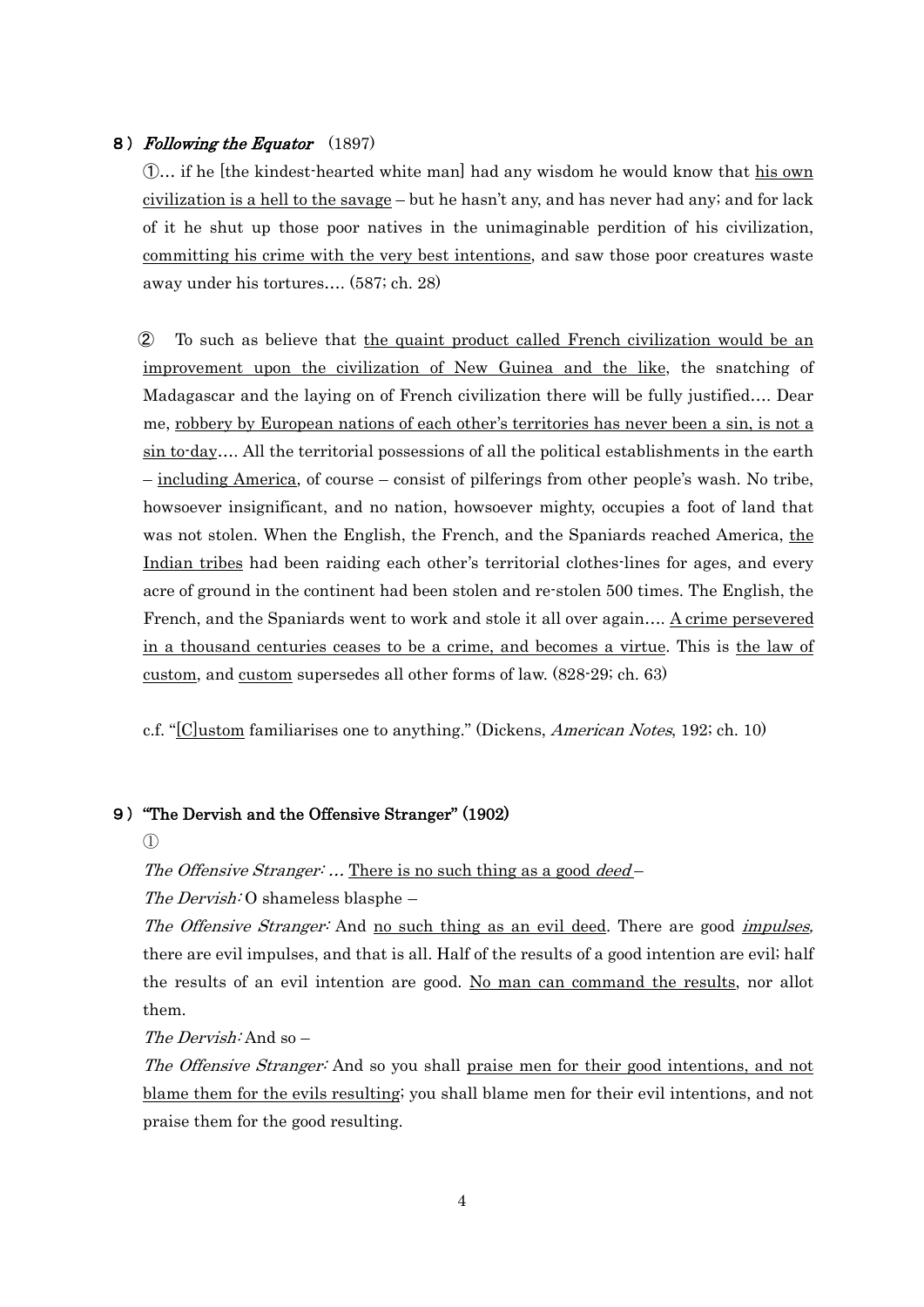# VOICES OUT OF UTAH I.

The White Chief (to his people): The wide plain was a desert. By our heaven-blest industry we have dammed the river and utilized its waters and turned the desert into smiling fields whose fruitage makes prosperous and happy a thousand homes where poverty and hunger dwelt before. How noble, how beneficent, is Civilization!

### II.

**Indian Chief (to his people):** This wide plain, which the Spanish priests taught our fathers to irrigate, was a smiling field, whose fruitage made our homes prosperous and happy. The white American has dammed our river, taken away our water for his own valley, and turned our field into a desert; wherefore we starve.

③

The Offensive Stranger: Take yet one more instance. With the best intentions the missionary has been laboring in China for eighty years.

The Dervish: The evil result is –

The Offensive Stranger: That nearly a hundred thousand Chinamen have acquired our civilization.

The Dervish: The good result is  $-$ 

The Offensive Stranger: That by the compassion of God four hundred millions have escaped it.

# 参考文献

Dickens, Charles. American Notes for General Circulation. 1842. Penguin Classics, 1985. Print.

- Denton, Lynn W. "Mark Twain and the American Indian." The Mark Twain Journal 16.1 (1971-72): 1-3. Print.
- Feest, Christian F., ed. *Indians and Europe: An Interdisciplinary Collection of Essays.* Aachen: Rader Verlag, 1987.
- Flint, Kate. "Dickens and the Native American." Dickens and the Children of Empire. Ed.Wendy S. Jacobson. Houndmills: Palgrave, 2000. Print.
- Fulford, Tim and Kevin Hutchings. Native Americans and Anglo-American Culture, 1750-1850: The Indian Atlantic. Cambridge: Cambridge UP, 2009.
- Harris, Helen L. "Mark Twain's Response to the Native American." American Literature 66 (1975): 495-505. Mark Twain Critical Assessments. Vol. 4. Ed. Stuart Hutchinson. Mountfield: Helm Information, 1993. 255-63. Print.